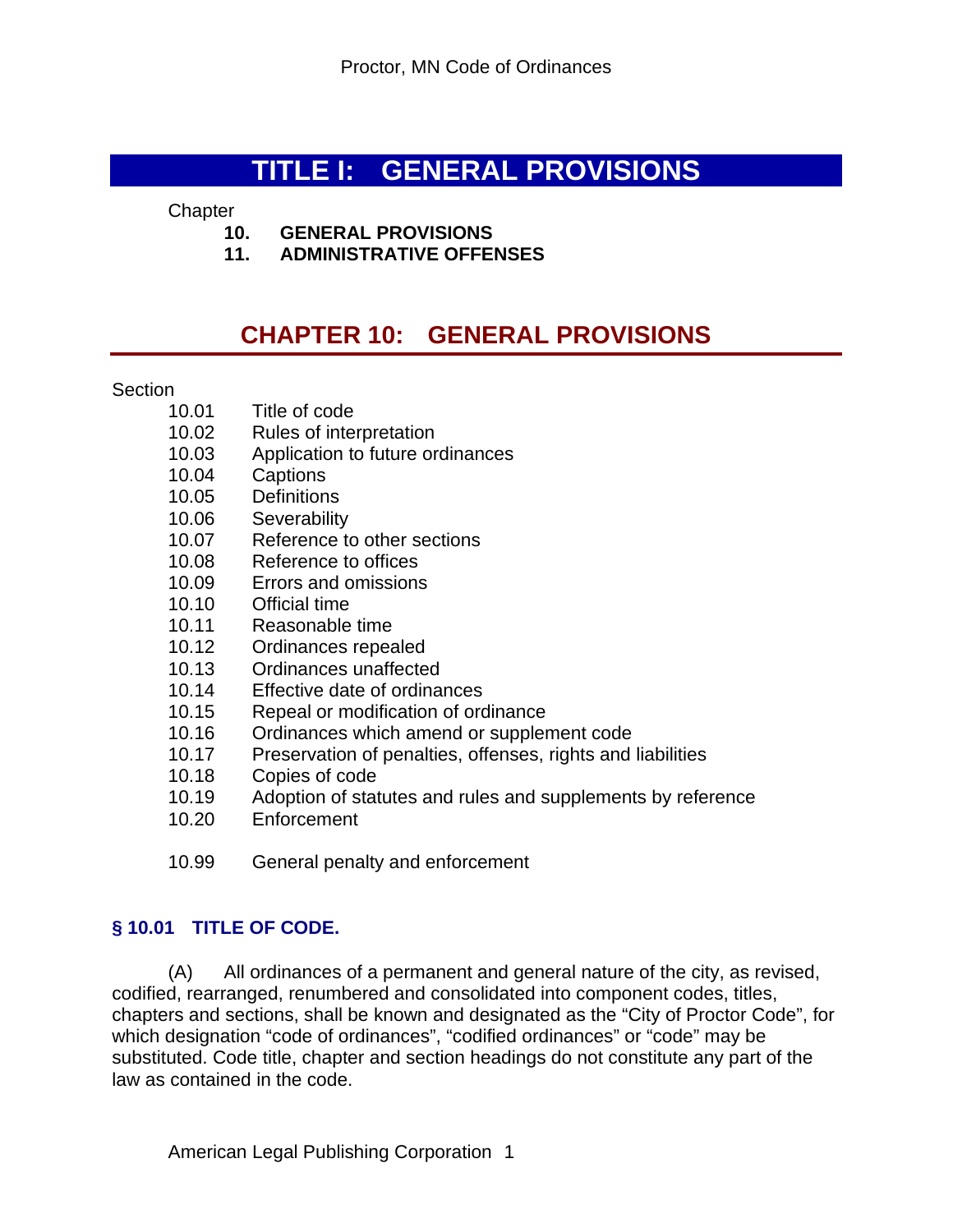(B) All references to codes, titles, chapters and sections are to the components of the code unless otherwise specified. Any component code may be referred to and cited by its name, such as the "Traffic Code". Sections may be referred to and cited by the designation "§" followed by the number, such as "§ 10.01". Headings and captions used in this code other than the title, chapter and section numbers are employed for reference purposes only and shall not be deemed a part of the text of any section.

## **§ 10.02 RULES OF INTERPRETATION.**

(A) *Generally.* Unless otherwise provided herein, or by law or implication required, the same rules of construction, definition and application shall govern the interpretation of this code as those governing the interpretation of state law.

(B) *Specific rules of interpretation.* The construction of all ordinances of this city shall be by the following rules, unless that construction is plainly repugnant to the intent of the legislative body or of the context of the same ordinance.

 (1) *AND or OR.* Either conjunction shall include the other as if written "and/or", whenever the context requires.

 (2) *Acts by assistants.* When a statute, code provisions or ordinance requires an act to be done which, by law, an agent or deputy as well may do as the principal, that requisition shall be satisfied by the performance of the act by an authorized agent or deputy.

 (3) *Gender; singular and plural; tenses.* Words denoting the masculine gender shall be deemed to include the feminine and neuter genders; words in the singular shall include the plural, and words in the plural shall include the singular; the use of a verb in the present tense shall include the future, if applicable.

 (4) *General term.* A general term following specific enumeration of terms is not to be limited to the class enumerated unless expressly so limited.

# **§ 10.03 APPLICATION TO FUTURE ORDINANCES.**

All provisions of Title I compatible with future legislation shall apply to ordinances hereafter adopted which amend or supplement this code unless otherwise specifically provided.

# **§ 10.04 CAPTIONS.**

Headings and captions used in this code other than the title, chapter and section numbers are employed for reference purposes only and shall not be deemed a part of the text of any section.

## **§ 10.05 DEFINITIONS.**

American Legal Publishing Corporation 2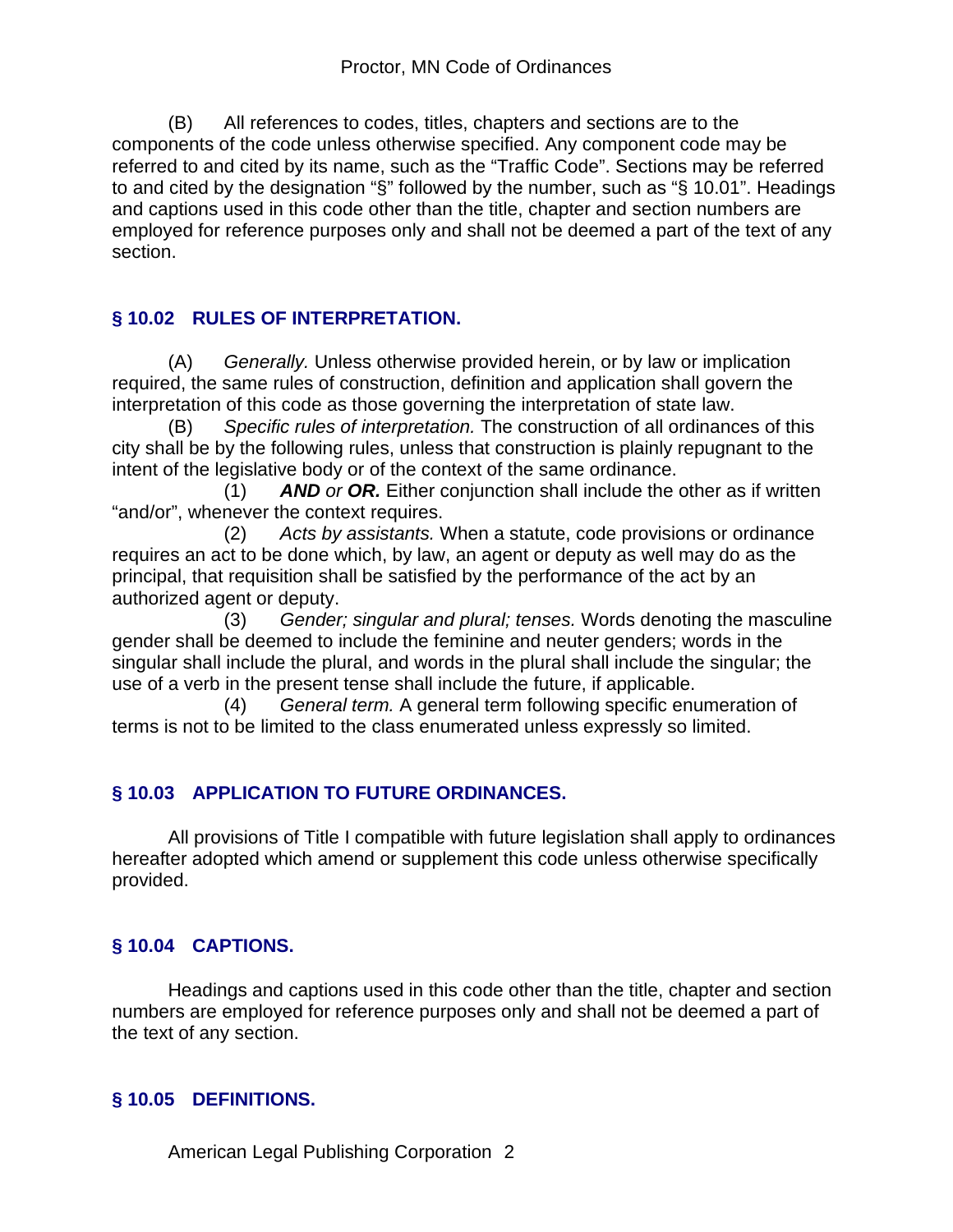(A) *General rule.* Words and phrases shall be taken in their plain, or ordinary and usual sense. However, technical words and phrases having a peculiar and appropriate meaning in law shall be understood according to their technical import.

(B) *Definitions.* For the purpose of this code, the following definitions shall apply unless the context clearly indicates or requires a different meaning.

 *CITY.* The City of Proctor, State of Minnesota. The term *CITY* when used in this code may also be used to refer to the City Council and its authorized representatives.

 *CODE, THIS CODE* or *THIS CODE OF ORDINANCES.* This city code as modified by amendment, revision and adoption of new titles, chapters or sections.

*COUNTY.* The County of St. Louis.

*MAY.* The act referred to is permissive.

*MONTH.* A calendar month.

**OATH.** An affirmation in all cases in which, by law, an affirmation may be substituted for an oath, and in those cases the words *SWEAR* and *SWORN* shall be equivalent to the words *AFFIRM* and *AFFIRMED*. All terms shall mean a pledge taken by the person and administered by an individual authorized by state law.

 *OFFICER, OFFICE, EMPLOYEE, COMMISSION* or *DEPARTMENT*. An officer, office, employee, commission, or department of this city unless the context clearly requires otherwise.

 *PERSON.* Extends to and includes an individual, person, persons, firm, corporation, copartnership, trustee, lessee or receiver. Whenever used in any clause prescribing and imposing a penalty, the terms *PERSON* or *WHOEVER* as applied to any unincorporated entity shall mean the partners or members thereof, and as applied to corporations, the officers or agents thereof.

 *PRECEDING* or *FOLLOWING.* Next before or next after, respectively. *RESERVED.* When in reference to a code section, chapter or title, that part of the code is intentionally being held available for future use.

*SHALL.* The act referred to is mandatory.

 *SIGNATURE* or *SUBSCRIPTION.* Includes a mark when the person cannot write.

*STATE.* The State of Minnesota.

 *SUBCHAPTER.* A division of a chapter, designated in this code by a heading in the chapter analysis and a capitalized heading in the body of the chapter, setting apart a group of sections related by the subject matter of the heading. Not all chapters have *SUBCHAPTERS*.

*UNPERMITTED.* Not permitted, disallowed, banned.

**WRITTEN.** Any representation of words, letters or figures, whether by printing or otherwise.

**YEAR.** A calendar year, unless otherwise expressed.

# **§ 10.06 SEVERABILITY.**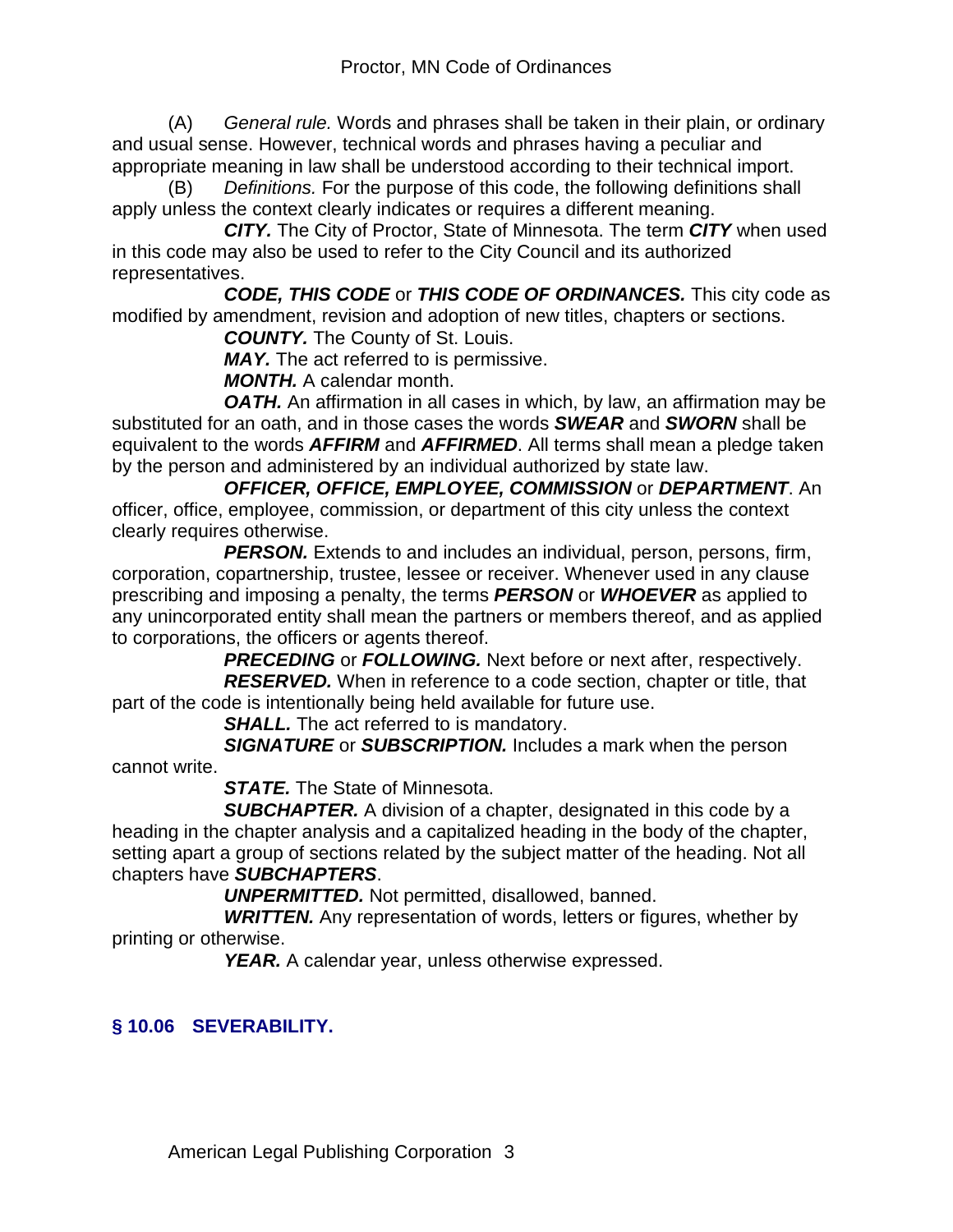If any provision of this code as now or later amended or its application to any person or circumstance is held invalid, the invalidity does not affect other provisions that can be given effect without the invalid provision or application.

#### **§ 10.07 REFERENCE TO OTHER SECTIONS.**

Whenever in one section reference is made to another section hereof, that reference shall extend and apply to the section referred to as subsequently amended, revised, recodified or renumbered unless the subject matter is changed or materially altered by the amendment or revision.

## **§ 10.08 REFERENCE TO OFFICES.**

Reference to a public office or officer shall be deemed to apply to any office, officer or employee of this city exercising the powers, duties or functions contemplated in the provision, irrespective of any transfer of functions or change in the official title of the functionary.

## **§ 10.09 ERRORS AND OMISSIONS.**

If a manifest error is discovered, consisting of the misspelling of any words; the omission of any word or words necessary to express the intention of the provisions affected; the use of a word or words to which no meaning can be attached; or the use of a word or words when another word or words was clearly intended to express the intent, the spelling shall be corrected and the word or words supplied, omitted or substituted as will conform with the manifest intention, and the provisions shall have the same effect as though the correct words were contained in the text as originally published. No alteration shall be made or permitted if any question exists regarding the nature or extent of the error.

## **§ 10.10 OFFICIAL TIME.**

The official time, as established by applicable state and federal laws, shall be the official time within this city for the transaction of all city business.

## **§ 10.11 REASONABLE TIME.**

(A) In all cases where an ordinance requires an act to be done in a reasonable time or requires reasonable notice to be given, reasonable time or notice shall be deemed to mean the time which is necessary for a prompt performance of the act or the giving of the notice.

American Legal Publishing Corporation 4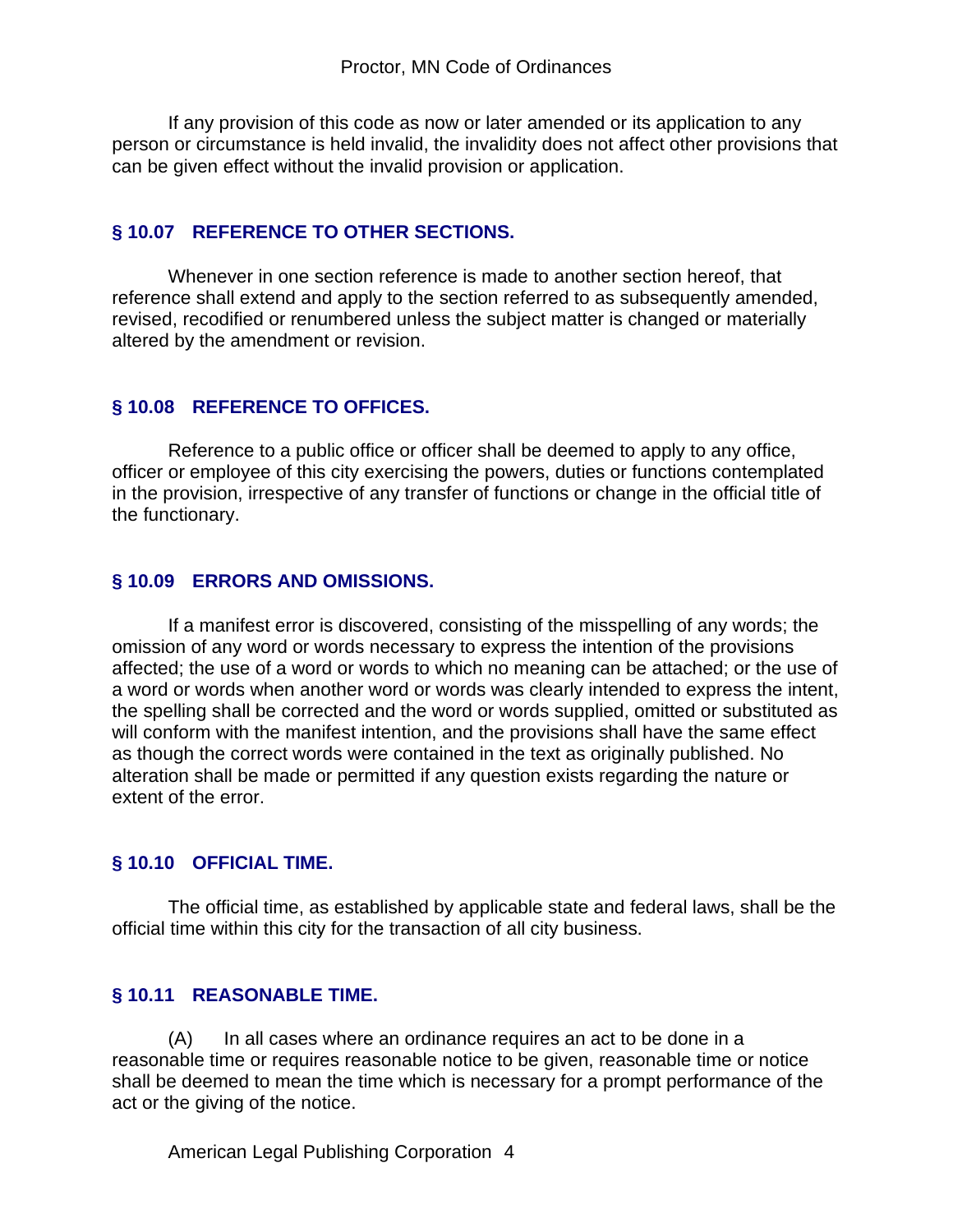(B) The time within which an act is to be done, as herein provided, shall be computed by excluding the first day and including the last. If the last day is a legal holiday or a Sunday, it shall be excluded.

#### **§ 10.12 ORDINANCES REPEALED.**

This code, from and after its effective date, shall contain all of the provisions of a general nature pertaining to the subjects herein enumerated and embraced. All prior ordinances pertaining to the subjects treated by this code shall be deemed repealed from and after the effective date of this code.

## **§ 10.13 ORDINANCES UNAFFECTED.**

All ordinances of a temporary or special nature and all other ordinances pertaining to subjects not embraced in this code shall remain in full force and effect unless herein repealed expressly or by necessary implication.

## **§ 10.14 EFFECTIVE DATE OF ORDINANCES.**

All ordinances passed by the legislative body requiring publication shall take effect from and after the due publication thereof, unless otherwise expressly provided.

## **§ 10.15 REPEAL OR MODIFICATION OF ORDINANCE.**

(A) Whenever any ordinance or part of an ordinance shall be repealed or modified by a subsequent ordinance, the ordinance or part of an ordinance thus repealed or modified shall continue in force until the publication of the ordinance repealing or modifying it when publication is required to give effect to it, unless otherwise expressly provided.

(B) No suit, proceedings, right, fine, forfeiture or penalty instituted, created, given, secured or accrued under any ordinance previous to its repeal shall in any way be affected, released or discharged, but may be prosecuted, enjoyed and recovered as fully as if the ordinance had continued in force unless it is otherwise expressly provided.

(C) When any ordinance repealing a former ordinance, clause or provision shall be itself repealed, the repeal shall not be construed to revive the former ordinance, clause or provision, unless it is expressly provided.

## **§ 10.16 ORDINANCES WHICH AMEND OR SUPPLEMENT CODE.**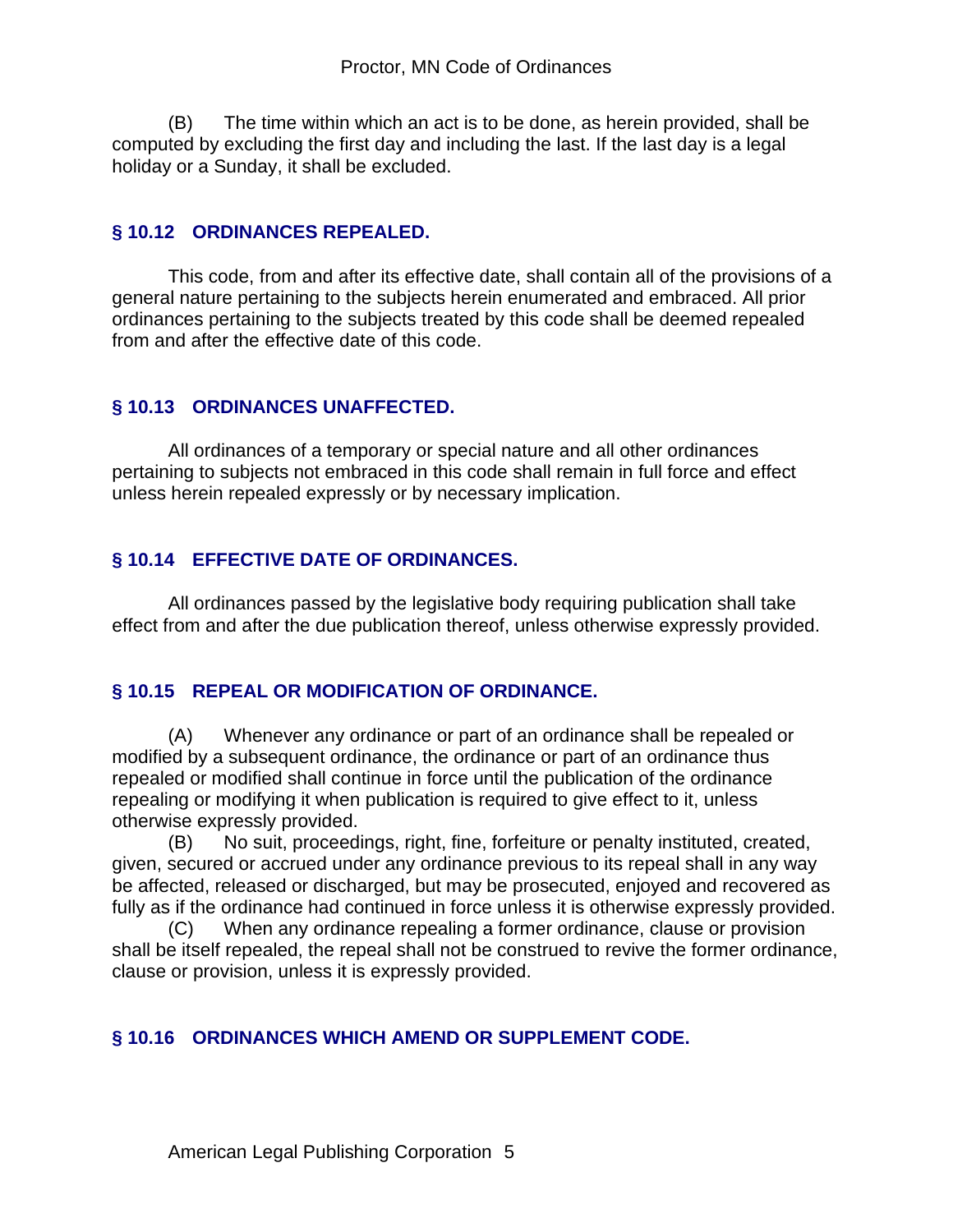(A) If the City Council shall desire to amend any existing chapter or section of this code, the chapter or section shall be specifically repealed and a new chapter or section, containing the desired amendment, substituted in its place.

(B) Any ordinance which is proposed to add to the existing code a new chapter or section shall indicate, with reference to the arrangement of this code, the proper number of the chapter or section. In addition to this indication as may appear in the text of the proposed ordinance, a caption or title shall be shown in concise form above the ordinance.

## **§ 10.17 PRESERVATION OF PENALTIES, OFFENSES, RIGHTS AND LIABILITIES.**

All offenses committed under laws in force prior to the effective date of this code shall be prosecuted and remain punishable as provided by those laws. This code does not affect any rights or liabilities accrued, penalties incurred, or proceedings begun prior to the effective date of this code. The liabilities, proceedings and rights are continued; punishments, penalties or forfeitures shall be enforced and imposed as if this code had not been enacted. In particular, any agreement granting permission to utilize highway rights-of-way, contracts entered into or franchises granted, the acceptance, establishment or vacation of any highway, and the election of corporate officers shall remain valid in all respects, as if this code had not been enacted.

## **§ 10.18 COPIES OF CODE.**

The official copy of this code shall be kept in the office of the Clerk-Treasurer for public inspection. The Clerk-Treasurer shall provide a copy for sale for a reasonable charge.

## **§ 10.19 ADOPTION OF STATUTES AND RULES AND SUPPLEMENTS BY REFERENCE.**

(A) It is the intention of the City Council that all future amendments to any state or federal rules and statutes adopted by reference in this code or referenced in this code are hereby adopted by reference or referenced as if they had been in existence at the time this code was adopted, unless there is clear intention expressed in the code to the contrary.

(B) It is the intention of the City Council that all future supplements are hereby adopted as if they had been in existence at the time this code was enacted, unless there is clear intention expressed in the code to the contrary.

## **§ 10.20 ENFORCEMENT.**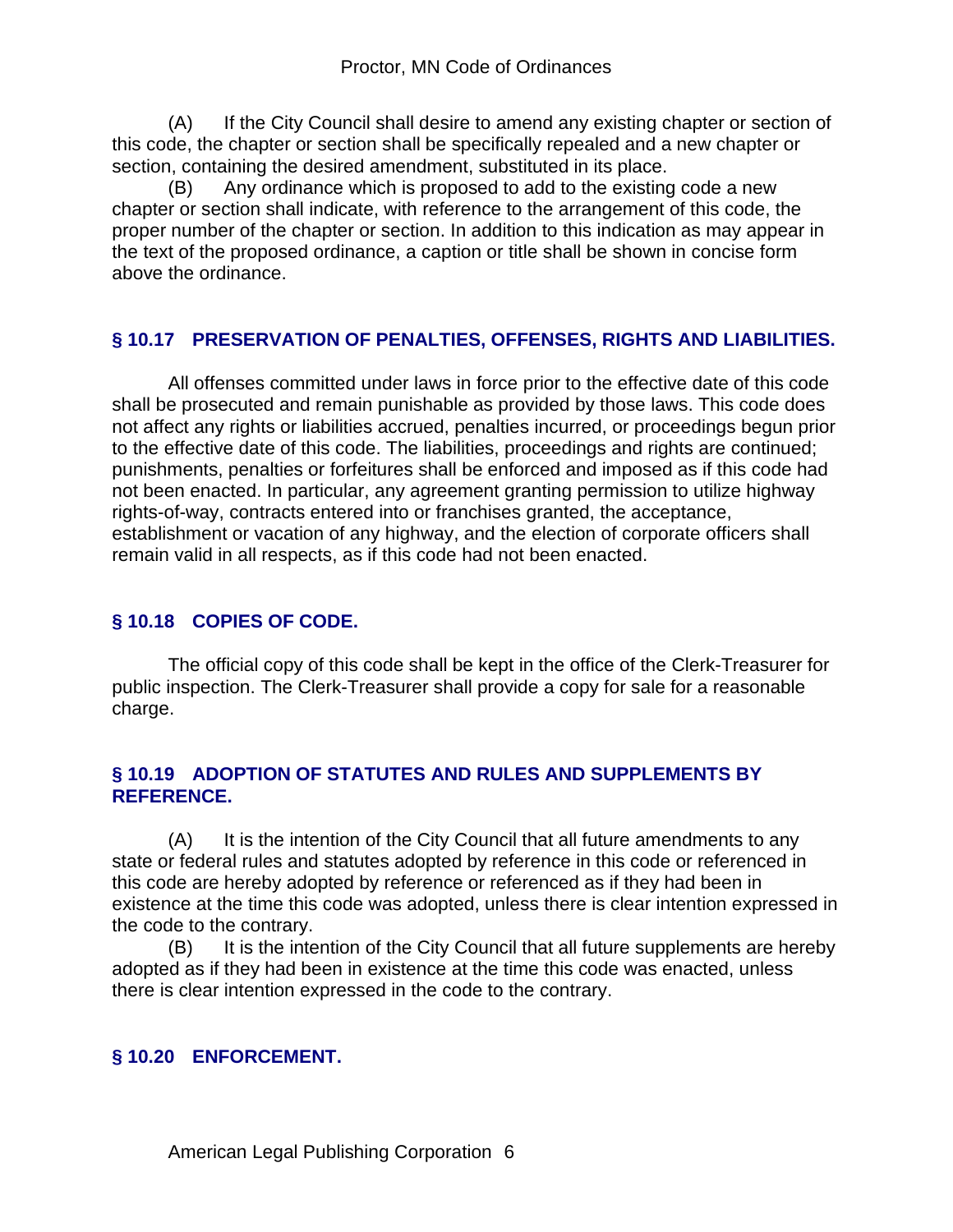(A) Any licensed peace officer of the city's Police Department, or the County Sheriff, or any Deputy Sheriff shall have the authority to enforce any provision of this code.

(B) As permitted by M.S. § 626.862, as it may be amended from time to time, the Clerk-Treasurer shall have the authority to administer and enforce this code. In addition, under that statutory authority, certain individuals designated within the code or by the Clerk-Treasurer or City Council shall have the authority to administer and enforce the provisions specified. All and any person or persons designated may issue a citation in lieu of arrest or continued detention to enforce any provision of the code.

(C) The Clerk-Treasurer and any city official or employee designated by this code who has the responsibility to perform a duty under this code may with the permission of a licensee of a business or owner of any property or resident of a dwelling, or other person in control of any premises, inspect or otherwise enter any property to enforce compliance with this code.

(D) If the licensee, owner, resident or other person in control of a premises objects to the inspection of or entrance to the property, the Clerk-Treasurer, peace officer or any employee or official charged with the duty of enforcing the provisions of this code may, upon a showing that probable cause exists for the issuance of a valid search warrant from a court of competent jurisdiction, petition and obtain a search warrant before conducting the inspection or otherwise entering the property. This warrant shall be only to determine whether the provisions of this code enacted to protect the health, safety and welfare of the people are being complied with and to enforce these provisions only, and no criminal charges shall be made as a result of the warrant. No warrant shall be issued unless there be probable cause to issue the warrant. Probable cause occurs if the search is reasonable. Probable cause does not depend on specific knowledge of the condition of a particular property.

(E) Every licensee, owner, resident or other person in control of property within the city shall permit at reasonable times inspections of or entrance to the property by the Clerk-Treasurer or any other authorized city officer or employee only to determine whether the provisions of this code enacted to protect the health, safety and welfare of the people are being complied with and to enforce these provisions. Unreasonable refusal to permit the inspection of or entrance to the property shall be grounds for termination of any and all permits, licenses or city service to the property. Mailed notice shall be given to the licensee, owner, resident or other person in control of the property, stating the grounds for the termination, and the licensee, owner, resident or other person in control of the property shall be given an opportunity to appear before the Clerk-Treasurer to object to the termination before it occurs, subject to appeal of the Clerk-Treasurer's decision to the City Council at a regularly scheduled or special meeting.

(F) Nothing in this section shall be construed to limit the authority of the city to enter private property in urgent emergency situations where there is an imminent danger in order to protect the public health, safety and welfare.

## **§ 10.99 GENERAL PENALTY AND ENFORCEMENT.**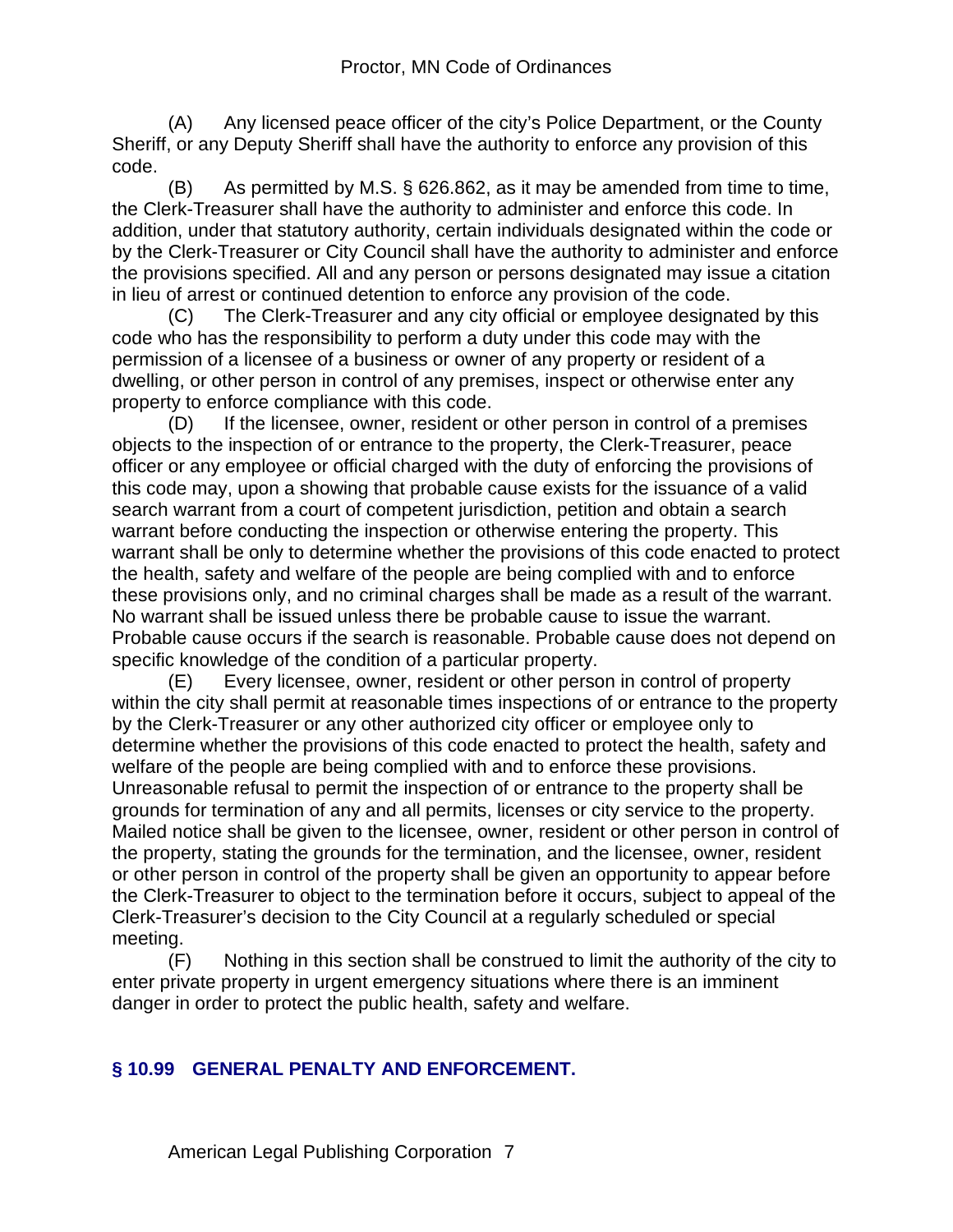(A) Any person, firm or corporation who violates any provision of this code for which another penalty is not specifically provided, shall, upon conviction, be guilty of a petty misdemeanor. The penalty which may be imposed for any violation which is a petty misdemeanor under this code, including Minnesota Statutes specifically adopted by reference.

(B) Any person, firm or corporation who violates any provision of this code, including Minnesota Statutes specifically adopted by reference, which is designated to be a petty misdemeanor shall, upon conviction be guilty of a petty misdemeanor. The penalty which may be imposed for any petty offense which is a petty misdemeanor shall be a sentence of a fine of not more than \$300.

(C) Pursuant to M.S. § 631.48, as it may be amended from time to time, in either the case of a misdemeanor or a petty misdemeanor, the costs of prosecution may be added. A separate offense shall be deemed committed upon each day during which a violation occurs or continues.

(D) The failure of any officer or employee of the city to perform any official duty imposed by this code shall not subject the officer or employee to the penalty imposed for a violation.

(E) In addition to any penalties provided for in this section or in Chapter 11 of this code of ordinances, if any person, firm or corporation fails to comply with any provision of this code, the Council or any city official designated by it, may institute appropriate proceedings with a hearing before City Council, at law or at equity to restrain, correct or abate the violation.

(F) Issuance of citation for violation: upon probable cause to believe that a violation has been committed and that the violator has committed the violation or is legally responsible for the commission of the violation or for allowing the condition constituting the violation to exist, an issuer is authorized to issue a citation, complying with the standards set forth below, to the violator:

 (1) In the case of a violation which constitutes a property violation, the citation may, in addition, include a directive to eliminate the condition giving rise to the property violation; and/or

 (2) If reasonably practical, the issuer shall deliver the citation to the violator in person. If the violator is not present at the time that the citation is issued, cannot be reasonably contacted for the purpose of delivery of the citation or refused to accept delivery of the citation, the issuer may deliver the citation to the violator by depositing it in the U.S. mail addressed to the violator at an address of public record for the violator, which may include, but need not be limited to, an address taken from area telephone directories, from records of the City Assessor, from records of city-owned utilities or from other public sources. Delivery by alternative means shall be deemed to be valid delivery and shall be deemed to be effective three days after the deposit of the citation in the U.S. mail.

# **CHAPTER 11: ADMINISTRATIVE OFFENSES**

**Section** 

American Legal Publishing Corporation 8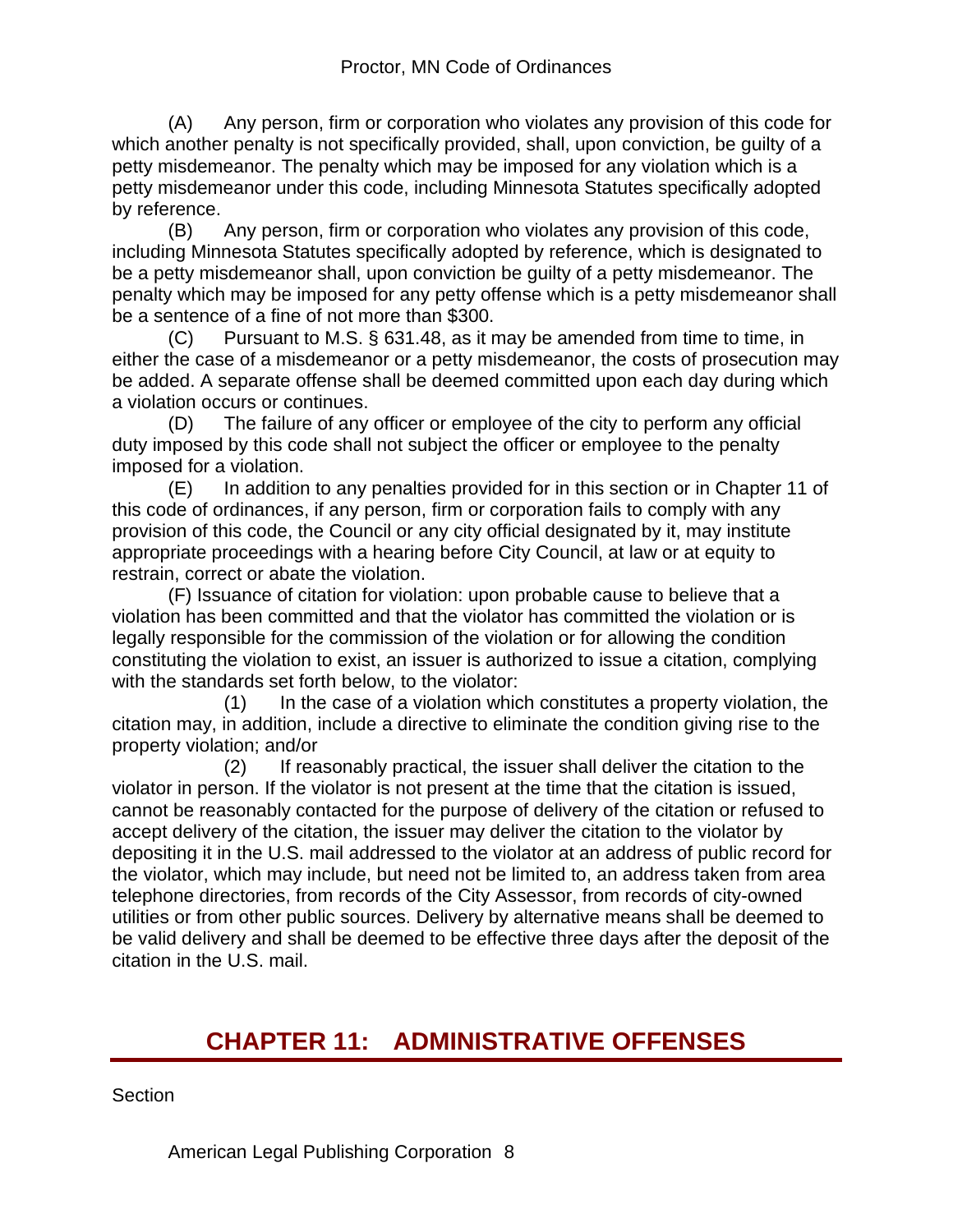- 11.01 Purpose and intent
- 11.02 Administrative offense defined
- 11.03 Notice
- 11.04 Payment<br>11.05 Hearing
- Hearing
- 11.06 Hearing Officer
- 11.07 Failure to pay
- 11.08 Disposition of penalties
- 11.09 Offenses and penalties
- 11.10 Subsequent offenses
- 11.11 Administrative penalties

## **§ 11.01 PURPOSE AND INTENT.**

Administrative offense procedures established pursuant to this chapter are intended to provide the public and the city with an informal, cost effective and expeditious alternative to traditional criminal charges for violations of certain city code provisions. The procedures are intended to be voluntary on the part of those who have been charged with administrative offenses. At any time prior to the payment of the administrative penalty as is provided for thereafter, the individual may withdraw from participation in the procedure in which event the city may bring criminal charges in accordance to law. Likewise, the city, in its discretion, may choose not to initiate an administrative offense and may bring criminal charges in the first instance. In the event a party participates in the administrative offense procedure, but does not pay the monetary penalty, which may be imposed, the city will seek to collect the costs of administrative offense procedures as part of a subsequent criminal sentence in the event the party is charged and is adjudicated guilty of the criminal violation. (Prior Code, § 506A.01) (Ord. 01-04, passed 3-1-2004; Ord. 02-09, passed 4-20-2009)

## **§ 11.02 ADMINISTRATIVE OFFENSE DEFINED.**

An administrative offense is a violation of a provision of the city code and is subject to the administrative penalties set forth in the schedule of offenses and penalties referred to in § 11.11.

(Prior Code, § 506A.02) (Ord. 01-04, passed 3-1-2004; Ord. 02-09, passed 4-20-2009)

## **§ 11.03 NOTICE.**

Any offer of the City Police Department or any other person employed by the city, authorized in writing by the City Council, and having authority to enforce the city code, shall upon determining that there has been a violation, notify the violator in writing, or in the case of a vehicular violation, attach to the vehicle a notice of the violation. The written notification may be delivered personally or by certified mail. The notice shall set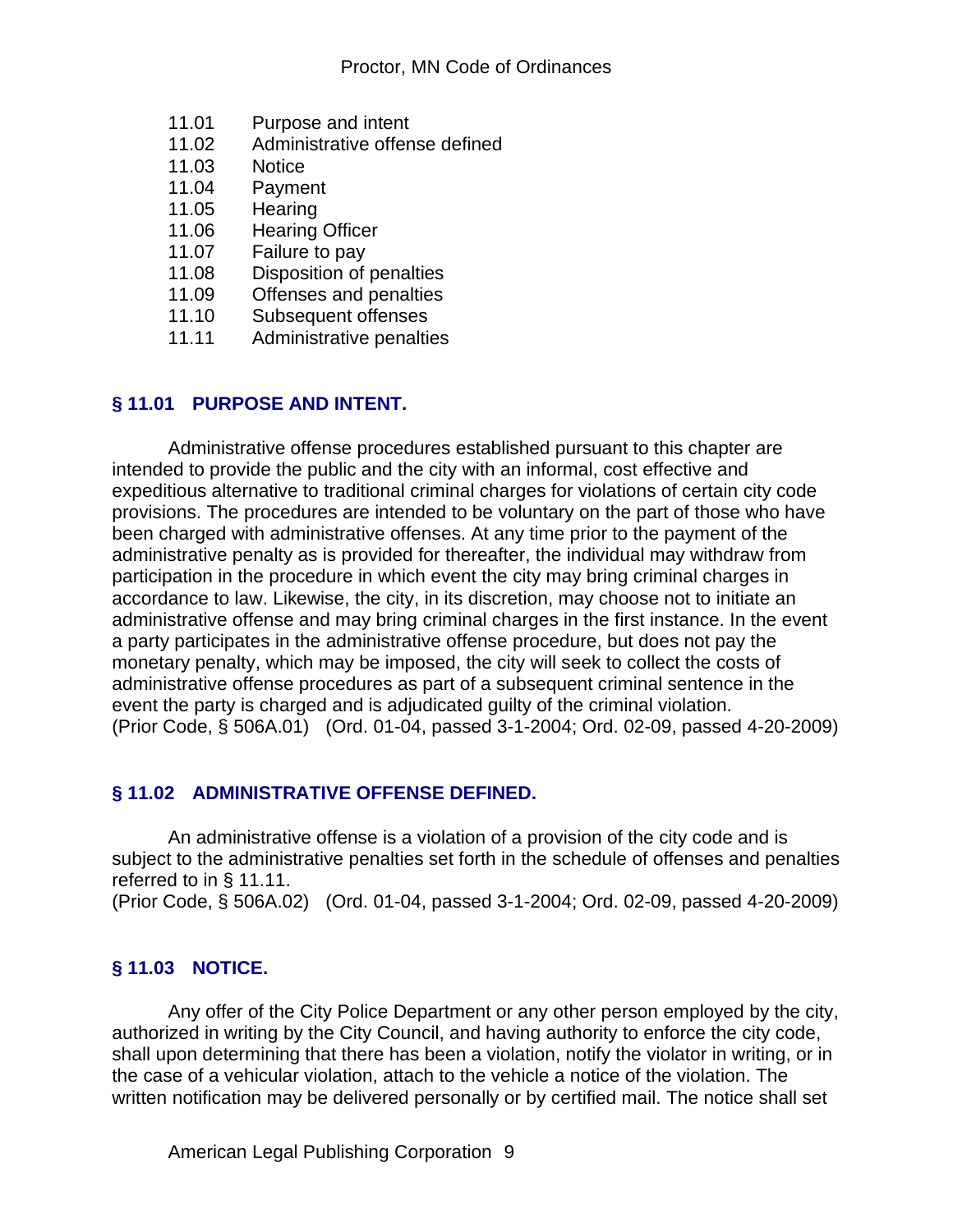forth the nature, date and time of the violation, the name of the official issuing the notice, and the amount of the scheduled penalty. (Prior Code, § 506A.03) (Ord. 01-04, passed 3-1-2004; Ord. 02-09, passed 4-20-2009)

#### **§ 11.04 PAYMENT.**

Once the notice is given, the alleged violator may, within 15 days of the time of issuance of the notice, pay the amount set forth on the schedule of penalties for the violation. The administrative penalty may be paid in person or by mail and payment shall be deemed to be an admission of the violation. If payment is made by mail it shall be deemed timely made if postmarked within the 15-day period. (Prior Code, § 506A.04) (Ord. 01-04, passed 3-1-2004; Ord. 02-09, passed 4-20-2009)

#### **§ 11.05 HEARING.**

Any person contesting an administrative offense pursuant to this chapter may, within 15 days of the time of issuance of this notice, or in the case of a parking offense, within five days of the time of issuance of the notice, be issued a state citation requesting a hearing through the county district to determine if a violation has occurred. (Prior Code, § 506A.05) (Ord. 01-04, passed 3-1-2004; Ord. 01-09, passed 3-2-2009; Ord. 02-09, passed 4-20-2009)

#### **§ 11.06 HEARING OFFICER.**

(A) An individual designated in writing by the City Administrator shall be the Hearing Officer for purposes of this chapter. The Hearing Officer is authorized to hear and determine any controversy relating to the administrative offenses provided for in this section.

(B) The process is intended to replace any existing administrative procedures previously established by ordinance with regard to violations enumerated herein. (Prior Code, § 506A.05a) (Ord. 01-04, passed 3-1-2004; Ord. 01-09, passed 3-2-2009; Ord. 02-09, passed 4-20-2009)

## **§ 11.07 FAILURE TO PAY.**

In the event a party charged with an administrative offense fails to pay the penalty and administrative fee, a misdemeanor or petty misdemeanor charge may be brought against the alleged violator in accordance with applicable statutes. (Prior Code, § 506A.06) (Ord. 01-04, passed 3-1-2004; Ord. 01-09, passed 3-2-2009; Ord. 02-09, passed 4-20-2009)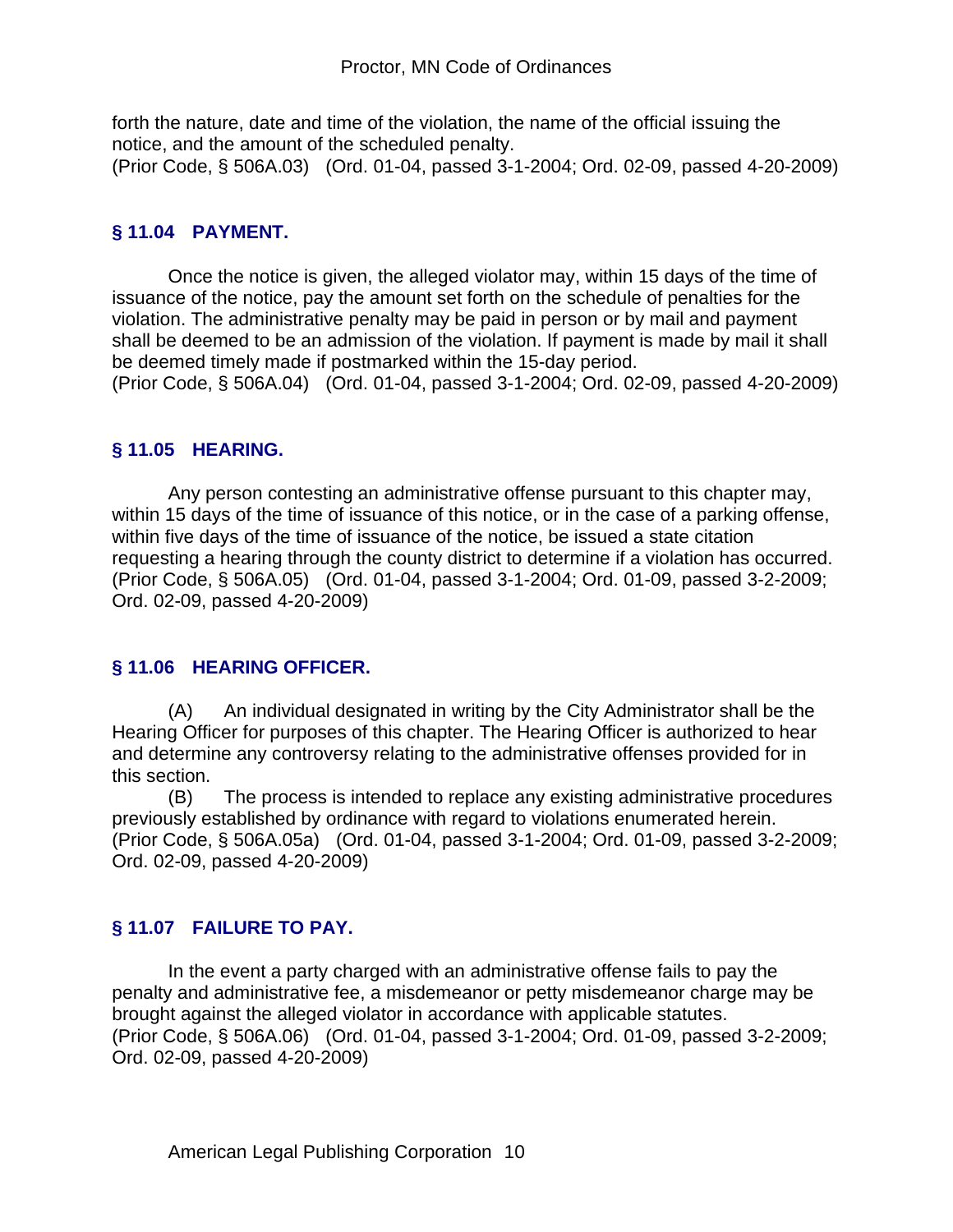## **§ 11.08 DISPOSITION OF PENALTIES.**

All penalties and administrative fees collected pursuant to this chapter shall be paid to the city and deposited in the General Fund. (Prior Code, § 506A.07) (Ord. 01-04, passed 3-1-2004; Ord. 02-09, passed 4-20-2009)

## **§ 11.09 OFFENSES AND PENALTIES.**

Offenses, which may be charged as administrative offenses and penalties and administrative fees for those offenses, shall be established by resolution of the City Council from time to time. Copies of the resolution shall be maintained in the office of the City Administrator; provided, however, that the fees shall be identical to the fine for the equivalent state citation.

(Prior Code, § 506A.08) (Ord. 01-04, passed 3-1-2004; Ord. 02-09, passed 4-20-2009)

## **§ 11.10 SUBSEQUENT OFFENSES.**

In the event a party is charged with a subsequent administrative offense within a 12-month period of paying an administrative penalty for the same or substantially similar offense, the subsequent administrative penalty shall be increased by 25% above the then existing administrative penalty for the same offense.

(Prior Code, § 506A.09) (Ord. 01-04, passed 3-1-2004; Ord. 01-09, passed 3-2-2009; Ord. 02-09, passed 4-20-2009)

## **§ 11.11 ADMINISTRATIVE PENALTIES.**

| <b>Regulation Conduct</b>                                  | <b>Code Section</b> | <b>Penalty</b>                          |
|------------------------------------------------------------|---------------------|-----------------------------------------|
| Disorderly Conduct (M.S. § 609.72)                         | 130.01              | Will define by statute or<br>resolution |
| <b>Disorderly Premises</b>                                 | 130.03              | Will define by statute or<br>resolution |
| <b>Drug Paraphernalia</b>                                  |                     |                                         |
| Unlawful sale                                              | 130.05              | Will define by statute or<br>resolution |
| Unlawful sale to juveniles                                 | 130.05              | Will define by statute or<br>resolution |
| <b>Liquor and Beer</b>                                     | Chapter 120         |                                         |
| Liquor licensing procedure                                 |                     | Will define by statute or<br>resolution |
| <b>Noise Violation/Amplified Sound</b><br>in Motor Vehicle | 131.01, 131.02      | Will define by statute or<br>resolution |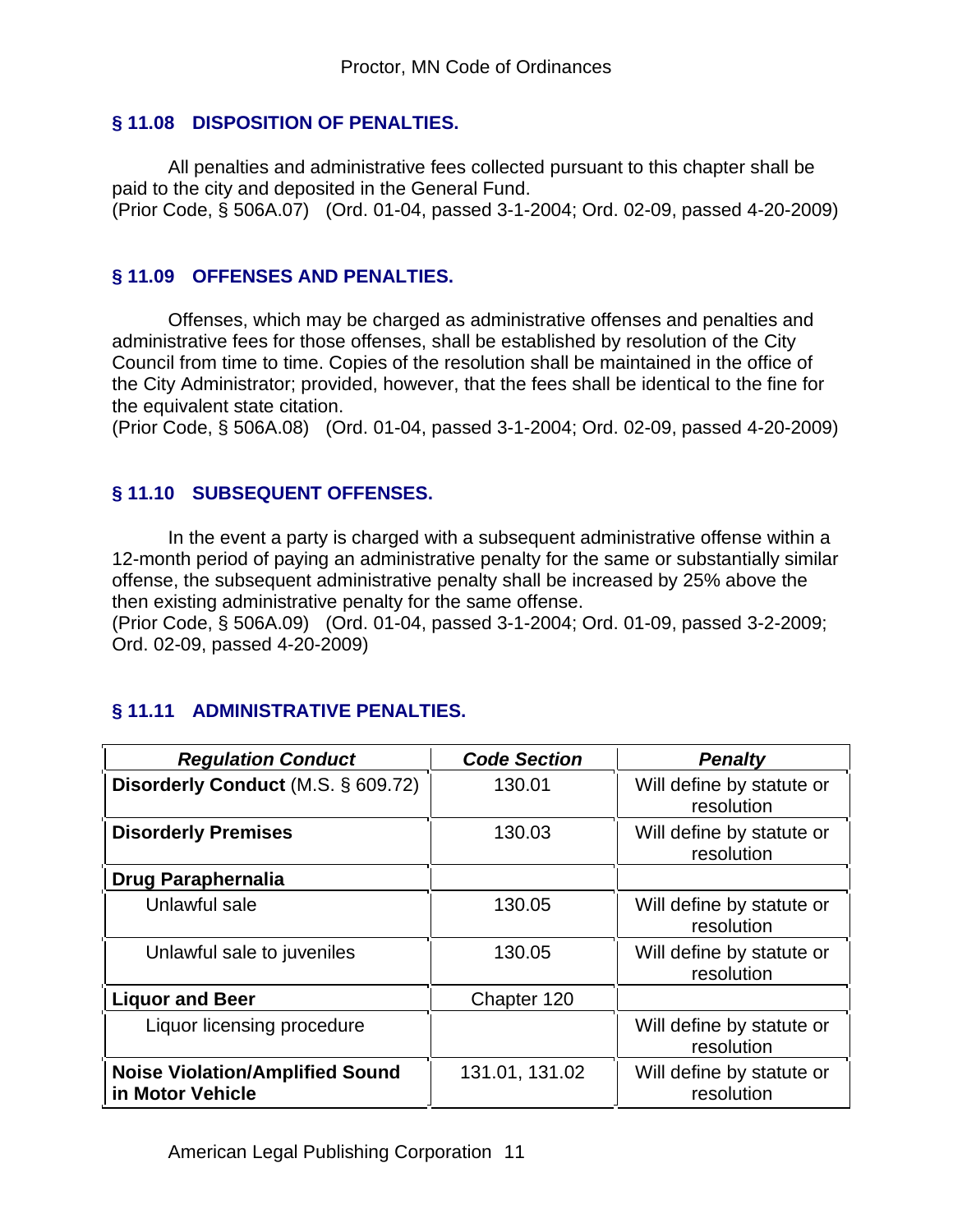| <b>Regulation Conduct</b>                    | <b>Code Section</b> | <b>Penalty</b>                          |
|----------------------------------------------|---------------------|-----------------------------------------|
| Obstructing a public officer                 | 130.04              | Will define by statute or<br>resolution |
| <b>Parking Violations</b>                    |                     |                                         |
| Disability parking areas                     | 71.02               | Will define by statute or<br>resolution |
| Hour parking                                 | 71.05               | Will define by statute or<br>resolution |
| No parking areas                             | 71.01               | Will define by statute or<br>resolution |
| Parking in alleys                            | 71.03               | Will define by statute or<br>resolution |
| Restricted or no parking zone by<br>Council  | 71.04               | Will define by statute or<br>resolution |
| School zones                                 | 71.07               | Will define by statute or<br>resolution |
| Time limit parking                           | 71.06               | Will define by statute or<br>resolution |
| <b>Public Consumption of Alcohol</b>         |                     |                                         |
| Consumption of alcohol on public<br>property | 120.085-120.087     | Will define by statute or<br>resolution |
| Public urination/defecation                  | 130.02              | Will define by statute or<br>resolution |
| <b>Sexually Oriented Businesses</b>          |                     |                                         |
| Each violation to Chapter 119                |                     | Will define by statute or<br>resolution |
| <b>Street Dance</b>                          |                     |                                         |
| Areas allowed                                | 118.32              | Will define by statute or<br>resolution |
| Hours                                        | 118.31              | Will define by statute or<br>resolution |
| Insurance and deposits                       | 118.34              | Will define by statute or<br>resolution |
| Other requirements                           | 118.33              | Will define by statute or<br>resolution |
| Permit required                              | 118.30              | Will define by statute or<br>resolution |
| <b>Public safety</b>                         | 118.35              | Will define by statute or<br>resolution |
| <b>Traffic and Motor Vehicles</b>            |                     |                                         |
| Disobeying a traffic control                 | 70.01               | Will define by statute or               |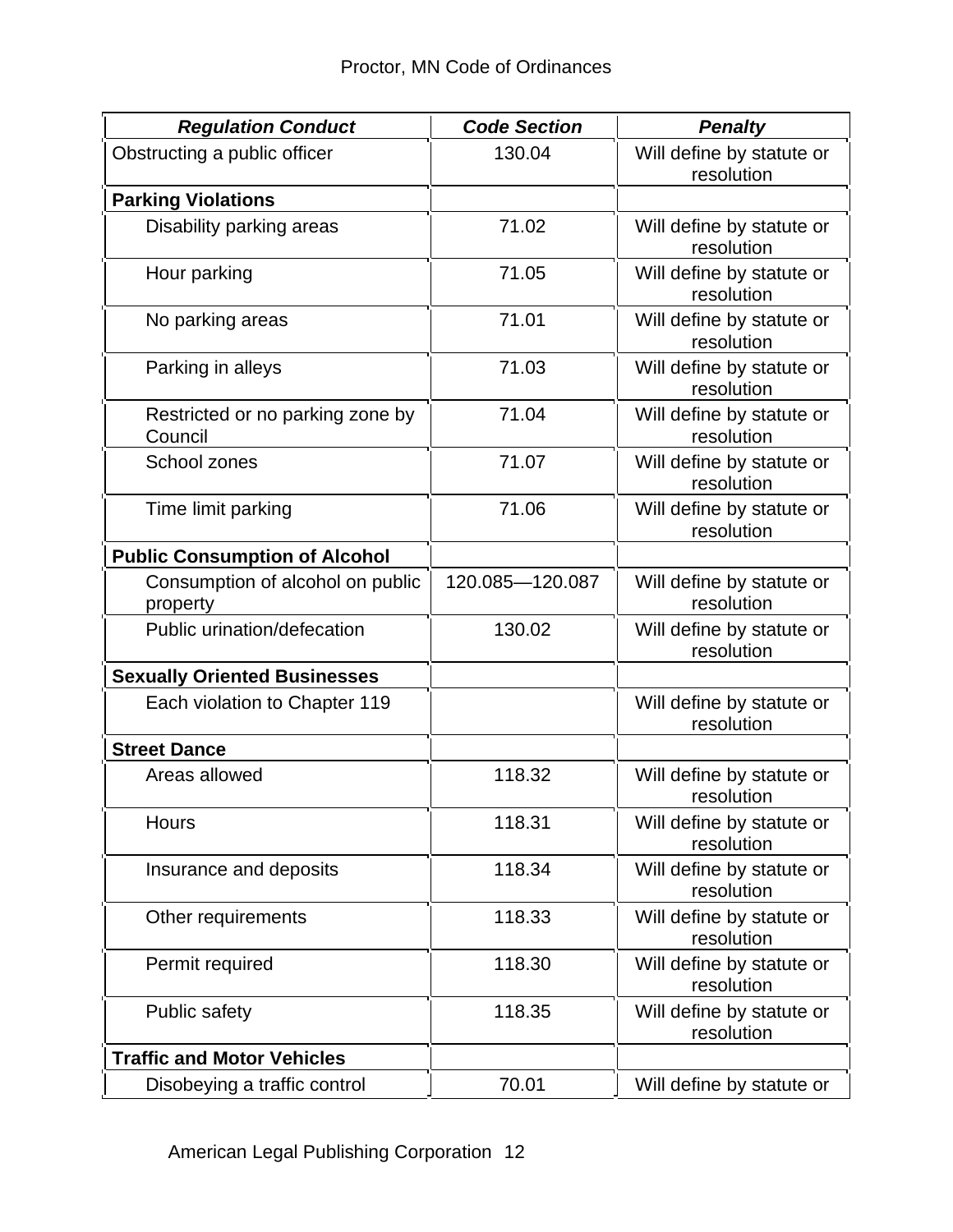| <b>Regulation Conduct</b>                                                                      | <b>Code Section</b> | <b>Penalty</b>                          |  |  |
|------------------------------------------------------------------------------------------------|---------------------|-----------------------------------------|--|--|
| device                                                                                         |                     | resolution                              |  |  |
| Driving over sidewalks                                                                         | 70.30-70.32         | Will define by statute or<br>resolution |  |  |
| Exhibition driving/inattentive<br>driving                                                      | 70.02               | Will define by statute or<br>resolution |  |  |
| Non-motorized vehicles and<br>devices (roller blades, skate<br>boards, tricycles and the like) | 70.15               | Will define by statute or<br>resolution |  |  |
| Weight limits                                                                                  | Chapter 73, Sch. II | Will define by statute or<br>resolution |  |  |

| <b>Regulation Conduct</b>                                                                                         | <b>Code Section</b><br><b>Administrative</b><br><b>Penalty</b> |                                         |  |  |
|-------------------------------------------------------------------------------------------------------------------|----------------------------------------------------------------|-----------------------------------------|--|--|
| The administrative offenses and administrative penalties for the offenses listed<br>below are hereby established: |                                                                |                                         |  |  |
| <b>Abandoned Personal Property</b>                                                                                |                                                                |                                         |  |  |
| Unlawful storage of abandoned<br>property                                                                         | 91.051                                                         | Will define by statute<br>or resolution |  |  |
| <b>Animal Violations</b>                                                                                          |                                                                |                                         |  |  |
| All other animal violations                                                                                       |                                                                | Will define by statute<br>or resolution |  |  |
| Barking dogs/habitual barking,<br>yelping and the like                                                            | 90.04                                                          | Will define by statute<br>or resolution |  |  |
| Dogs and cats - failure to vaccinate<br>against rabies                                                            | 90.07                                                          | Will define by statute<br>or resolution |  |  |
| Impounding fees - animal                                                                                          | 90.09                                                          | Will define by statute<br>or resolution |  |  |
| Interference with persons                                                                                         | 90.03                                                          | Will define by statute<br>or resolution |  |  |
| Running at large                                                                                                  | 90.02                                                          | Will define by statute<br>or resolution |  |  |
| Vicious/public nuisance animals                                                                                   | 90.05                                                          | Will define by statute<br>or resolution |  |  |
| <b>Bicycle Violations</b>                                                                                         |                                                                |                                         |  |  |
| Operation of bicycles                                                                                             | 72.01-72.03                                                    | Will define by statute<br>or resolution |  |  |
| <b>Building Sewers and Connections</b>                                                                            | 51.19                                                          | Will define by statute<br>or resolution |  |  |
| <b>Burning of Solid Fuels</b>                                                                                     |                                                                |                                         |  |  |
| Other requirements                                                                                                | 91.022                                                         | Will define by statute                  |  |  |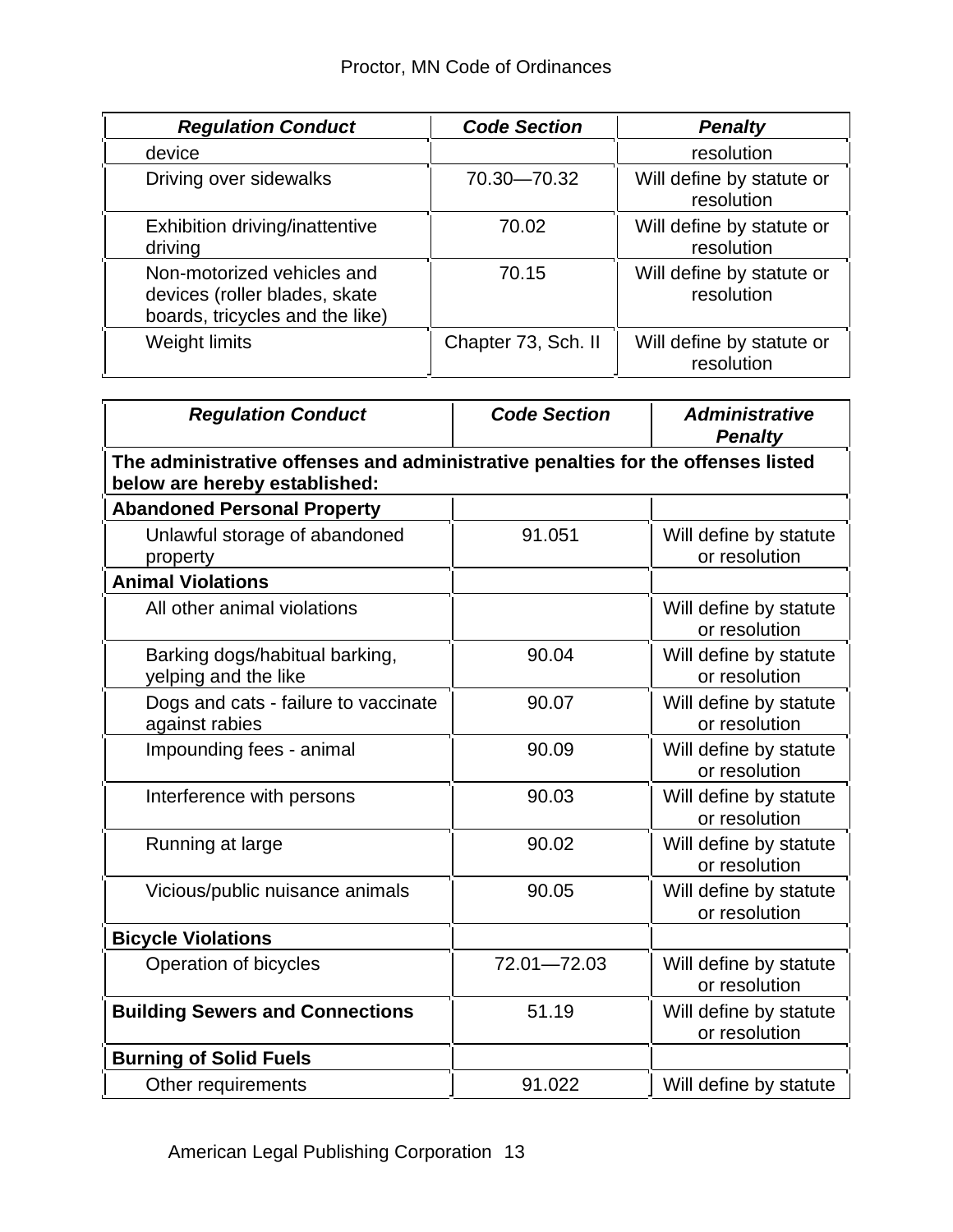| <b>Regulation Conduct</b>                                                                       | <b>Code Section</b> | <b>Administrative</b><br><b>Penalty</b> |  |
|-------------------------------------------------------------------------------------------------|---------------------|-----------------------------------------|--|
|                                                                                                 |                     | or resolution                           |  |
| Public nuisance                                                                                 | 91.020, 91.021      | Will define by statute<br>or resolution |  |
| <b>Clean Air</b>                                                                                |                     |                                         |  |
| Tobacco products prohibited                                                                     | 34.21, 34.22        | Will define by statute<br>or resolution |  |
| <b>Common Excavation, Drainage,</b><br><b>Contaminated Soils and Wetlands</b>                   |                     |                                         |  |
| Activities prohibited                                                                           | 151.03              | Will define by statute<br>or resolution |  |
| <b>Curfew</b>                                                                                   |                     |                                         |  |
| <b>Curfew violations</b>                                                                        | 130.50, 130.51      | Will define by statute<br>or resolution |  |
| <b>Hunting Deer by Bow and Arrow</b>                                                            | 132.01-132.04       | Will define by statute<br>or resolution |  |
| <b>Land and Building Regulations</b>                                                            |                     |                                         |  |
| Erection of sign without required<br>permit                                                     | 155.225-155.235     | Will define by statute<br>or resolution |  |
| <b>Open Burning</b>                                                                             |                     |                                         |  |
| Open fire/burning violation                                                                     | 130.20 - 130.22     | Will define by statute<br>or resolution |  |
| <b>Prohibition on Feeding Certain</b><br><b>Animals</b>                                         |                     |                                         |  |
| Prohibition                                                                                     | 132.30              | Will define by statute<br>or resolution |  |
| <b>Public Nuisances</b>                                                                         |                     |                                         |  |
| Affecting health                                                                                | 91.002              | Will define by statute<br>or resolution |  |
| Affecting morals and decency                                                                    | 91.003              | Will define by statute<br>or resolution |  |
| Affecting peace and safety                                                                      | 91.004              | Will define by statute<br>or resolution |  |
| <b>Public Sidewalk</b>                                                                          |                     |                                         |  |
| Failure to remove snow, ice, dirt<br>and rubbish from sidewalk after its<br>deposit on sidewalk | 92.03               | Will define by statute<br>or resolution |  |
| Unlawful depositing of snow on<br>public sidewalk, streets and the like<br>prohibited           | 92.07               | Will define by statute<br>or resolution |  |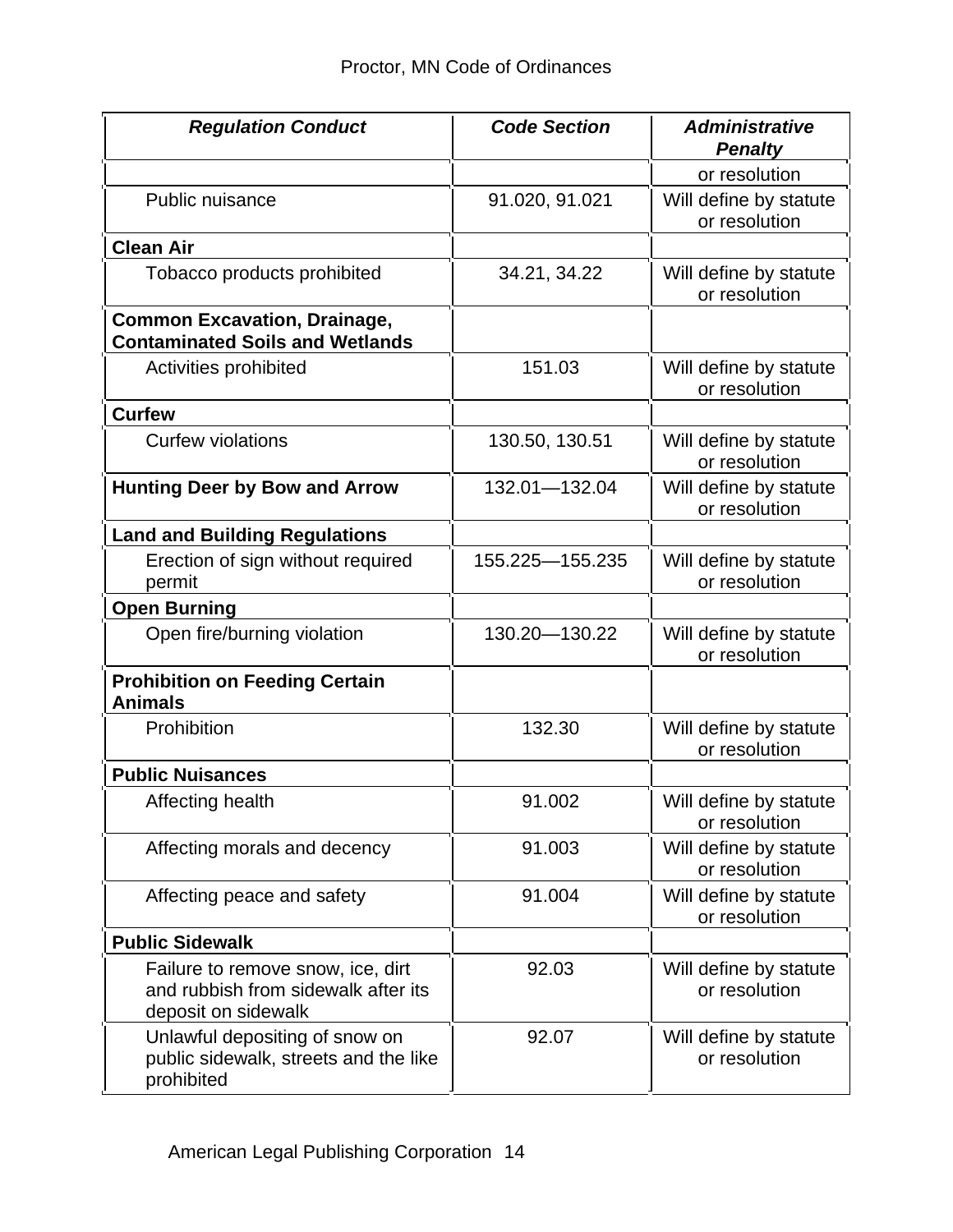| <b>Regulation Conduct</b>                    | <b>Code Section</b> | <b>Administrative</b><br><b>Penalty</b> |  |
|----------------------------------------------|---------------------|-----------------------------------------|--|
| <b>Public Utilities</b>                      | Chapters 51, 53, 54 | Will define by statute<br>or resolution |  |
| <b>Racing Cars and Stock Cars</b>            |                     |                                         |  |
| Operation                                    | 91.006              | Will define by statute<br>or resolution |  |
| Parking and storage                          | 91.006              | Will define by statute<br>or resolution |  |
| Repair, service or maintaining               | 91.006              | Will define by statute<br>or resolution |  |
| <b>Snowmobile Violations</b>                 |                     |                                         |  |
| Age violations                               | 72.15-72.25         | Will define by statute<br>or resolution |  |
| Equipment                                    | 72.15-72.25         | Will define by statute<br>or resolution |  |
| Failed to yield                              | 72.15-72.25         | Will define by statute<br>or resolution |  |
| Hours of operation                           | 72.15-72.25         | Will define by statute<br>or resolution |  |
| Licensing                                    | 72.15-72.25         | Will define by statute<br>or resolution |  |
| Operation on a sidewalk                      | 72.15-72.25         | Will define by statute<br>or resolution |  |
| Owner responsibility                         | 72.15-72.25         | Will define by statute<br>or resolution |  |
| Speed                                        | 72.15-72.25         | Will define by statute<br>or resolution |  |
| Towing with snowmobile                       | 72.15-72.25         | Will define by statute<br>or resolution |  |
| <b>Trapping</b>                              |                     |                                         |  |
| Trapping in city limits                      | 132.15-132.18       | Will define by statute<br>or resolution |  |
| <b>Trees</b>                                 | Chapter 94          | Will define by statute<br>or resolution |  |
| <b>Trespass</b>                              |                     |                                         |  |
| Angle parking and parking against<br>traffic | 71.09               | Will define by statute<br>or resolution |  |
| Commercial parking lots                      | 71.14               | Will define by statute<br>or resolution |  |
| Double parking                               | 71.10               | Will define by statute<br>or resolution |  |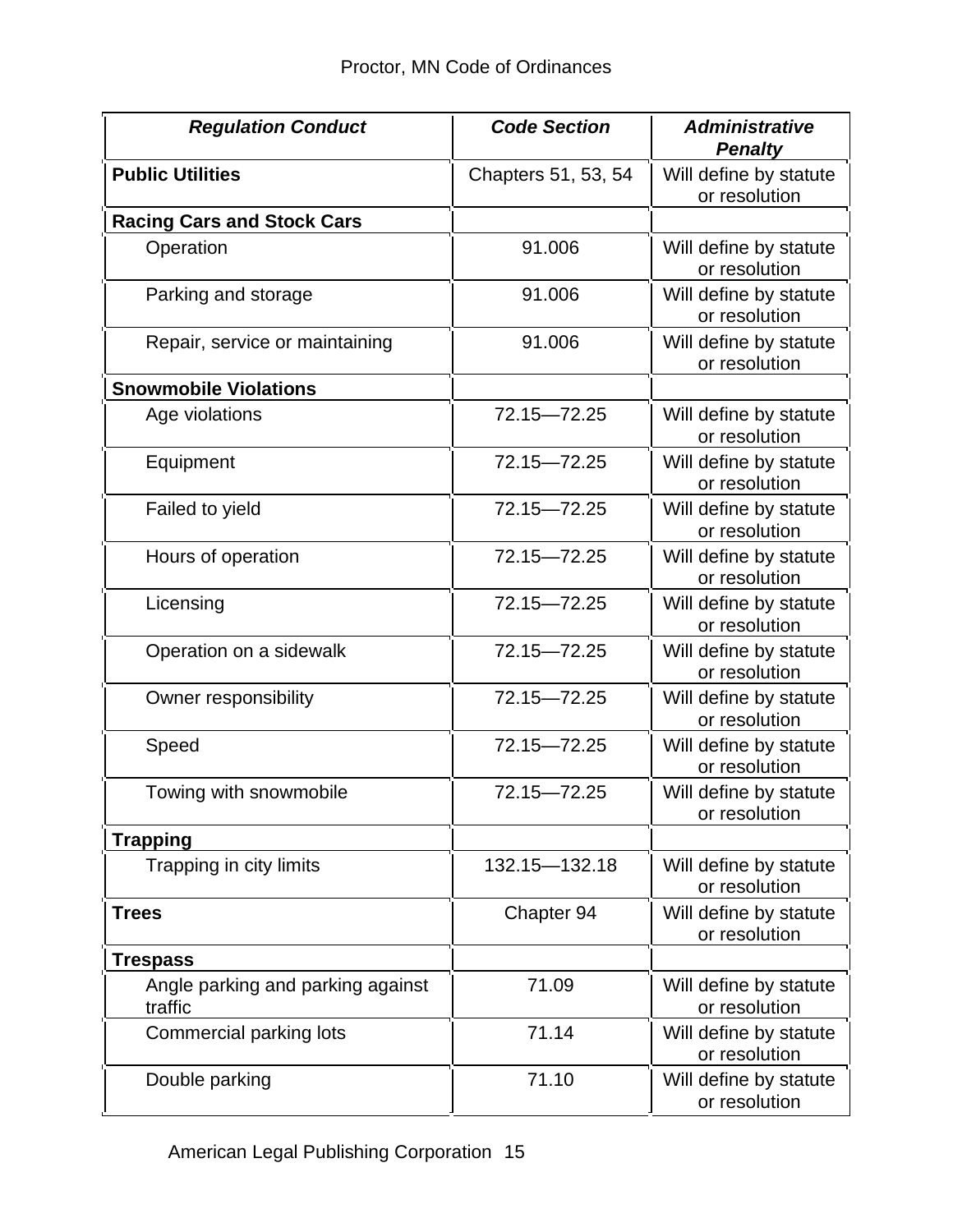| <b>Regulation Conduct</b>                                | <b>Code Section</b> | <b>Administrative</b><br><b>Penalty</b> |  |  |
|----------------------------------------------------------|---------------------|-----------------------------------------|--|--|
| Public trespass                                          | 130.35              | Will define by statute<br>or resolution |  |  |
| Semi-truck parking regulations                           | 71.12               | Will define by statute<br>or resolution |  |  |
| Semi-truck parking regulations,<br>keys in ignition      | 71.13               | Will define by statute<br>or resolution |  |  |
| Trains obstructing streets                               | 71.11               | Will define by statute<br>or resolution |  |  |
| Trespass                                                 | 130.35              | Will define by statute<br>or resolution |  |  |
| Trespass/ATV, snowmobile winter<br>parking regulations   | 71.08               | Will define by statute<br>or resolution |  |  |
| <b>Weapons</b>                                           |                     |                                         |  |  |
| Discharge of air rifles/similar guns<br>or bow and arrow | 133.02, 133.07      | Will define by statute<br>or resolution |  |  |
| <b>Wetland Protection</b>                                | 151.15-151.31       | Will define by statute<br>or resolution |  |  |

| <b>Regulation</b>                 | <b>Code Section</b> | <b>Fine</b>                             | Admin. | Total |  |
|-----------------------------------|---------------------|-----------------------------------------|--------|-------|--|
| Building sewers and connections   | $\S 51.99(N)(1)$    |                                         |        |       |  |
| 1st Offense                       |                     | Will define by statute or<br>resolution |        |       |  |
| 2nd Offense                       |                     | Will define by statute or<br>resolution |        |       |  |
| Drug paraphernalia - individual   | § 130.05            |                                         |        |       |  |
| 1st Offense                       |                     | Will define by statute or<br>resolution |        |       |  |
| 2nd Offense                       |                     | Will define by statute or<br>resolution |        |       |  |
| Erosion and sediment control plan | Ch. 152             |                                         |        |       |  |
| 1st Offense                       |                     | Will define by statute or<br>resolution |        |       |  |
| 2nd Offense                       |                     | Will define by statute or<br>resolution |        |       |  |
| Noise regulation                  | § 131.01            |                                         |        |       |  |
| 1st Offense                       |                     | Will define by statute or<br>resolution |        |       |  |
| 2nd Offense                       |                     | Will define by statute or<br>resolution |        |       |  |